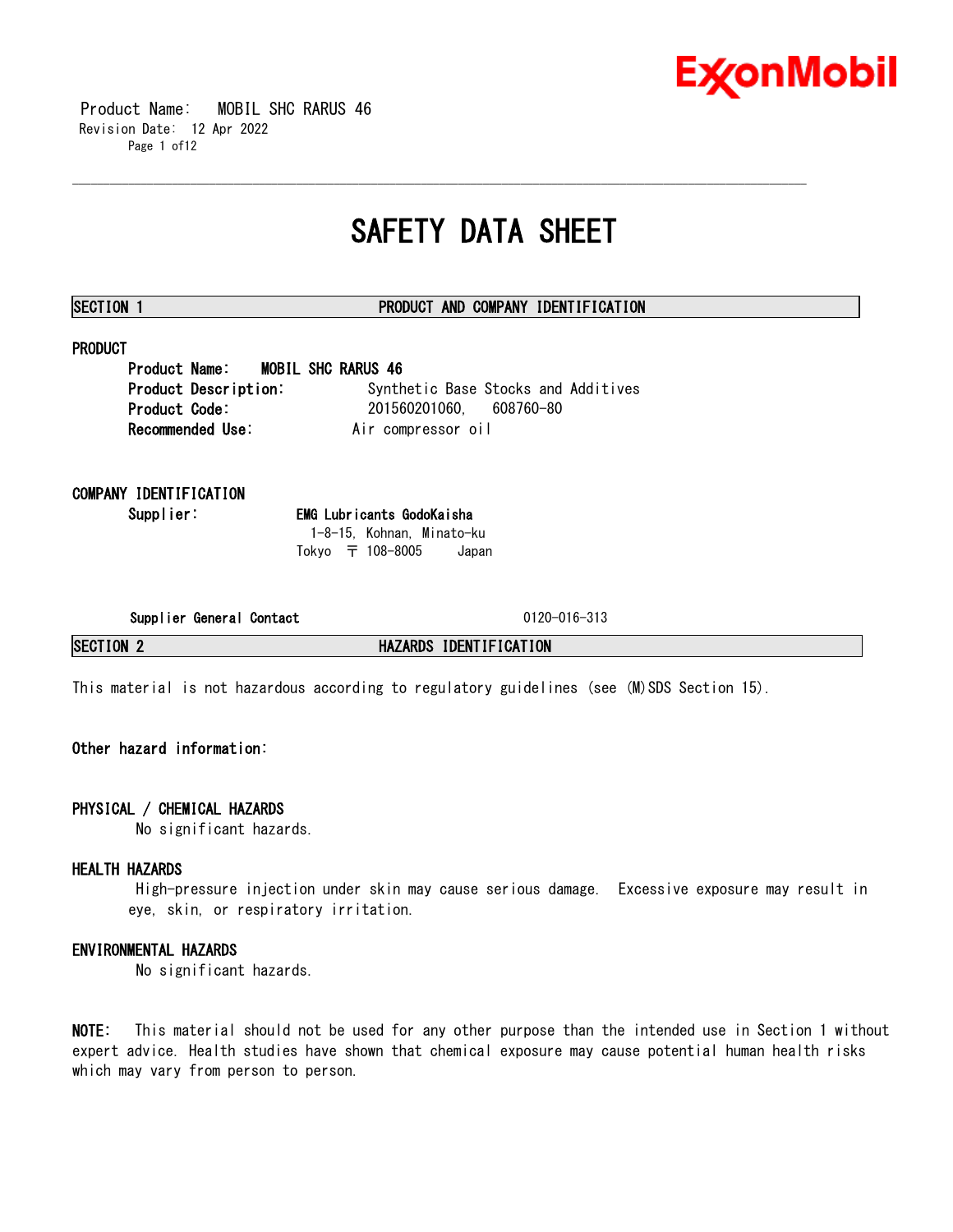

 Product Name: MOBIL SHC RARUS 46 Revision Date: 12 Apr 2022 Page 2 of12

# **SECTION 3 COMPOSITION / INFORMATION ON INGREDIENTS**

# **Chemical Substance or Mixture Identification**

This material is defined as a mixture.

### **No Hazardous Substance(s) or Complex Substance(s) required for disclosure.**

# **SECTION 4 FIRST AID MEASURES**

\_\_\_\_\_\_\_\_\_\_\_\_\_\_\_\_\_\_\_\_\_\_\_\_\_\_\_\_\_\_\_\_\_\_\_\_\_\_\_\_\_\_\_\_\_\_\_\_\_\_\_\_\_\_\_\_\_\_\_\_\_\_\_\_\_\_\_\_\_\_\_\_\_\_\_\_\_\_\_\_\_\_\_\_\_\_\_\_\_\_\_\_\_\_\_\_\_\_\_\_\_\_\_\_\_\_\_\_\_\_\_\_\_\_\_\_\_\_

### **INHALATION**

Remove from further exposure. For those providing assistance, avoid exposure to yourself or others. Use adequate respiratory protection. If respiratory irritation, dizziness, nausea, or unconsciousness occurs, seek immediate medical assistance. If breathing has stopped, assist ventilation with a mechanical device or use mouth-to-mouth resuscitation.

# **SKIN CONTACT**

Wash contact areas with soap and water. If product is injected into or under the skin, or into any part of the body, regardless of the appearance of the wound or its size, the individual should be evaluated immediately by a physician as a surgical emergency. Even though initial symptoms from high pressure injection may be minimal or absent, early surgical treatment within the first few hours may significantly reduce the ultimate extent of injury.

### **EYE CONTACT**

Flush thoroughly with water. If irritation occurs, get medical assistance.

### **INGESTION**

First aid is normally not required. Seek medical attention if discomfort occurs.

# **NOTE TO PHYSICIAN**

None

# **SECTION 5 FIRE FIGHTING MEASURES**

# **EXTINGUISHING MEDIA**

**Appropriate Extinguishing Media:** Use water fog, foam, dry chemical or carbon dioxide (CO2) to extinguish flames.

**Inappropriate Extinguishing Media:** Straight Streams of Water

# **FIRE FIGHTING**

**Fire Fighting Instructions:** Evacuate area. Prevent runoff from fire control or dilution from entering streams, sewers, or drinking water supply. Firefighters should use standard protective equipment and in enclosed spaces, self-contained breathing apparatus (SCBA). Use water spray to cool fire exposed surfaces and to protect personnel.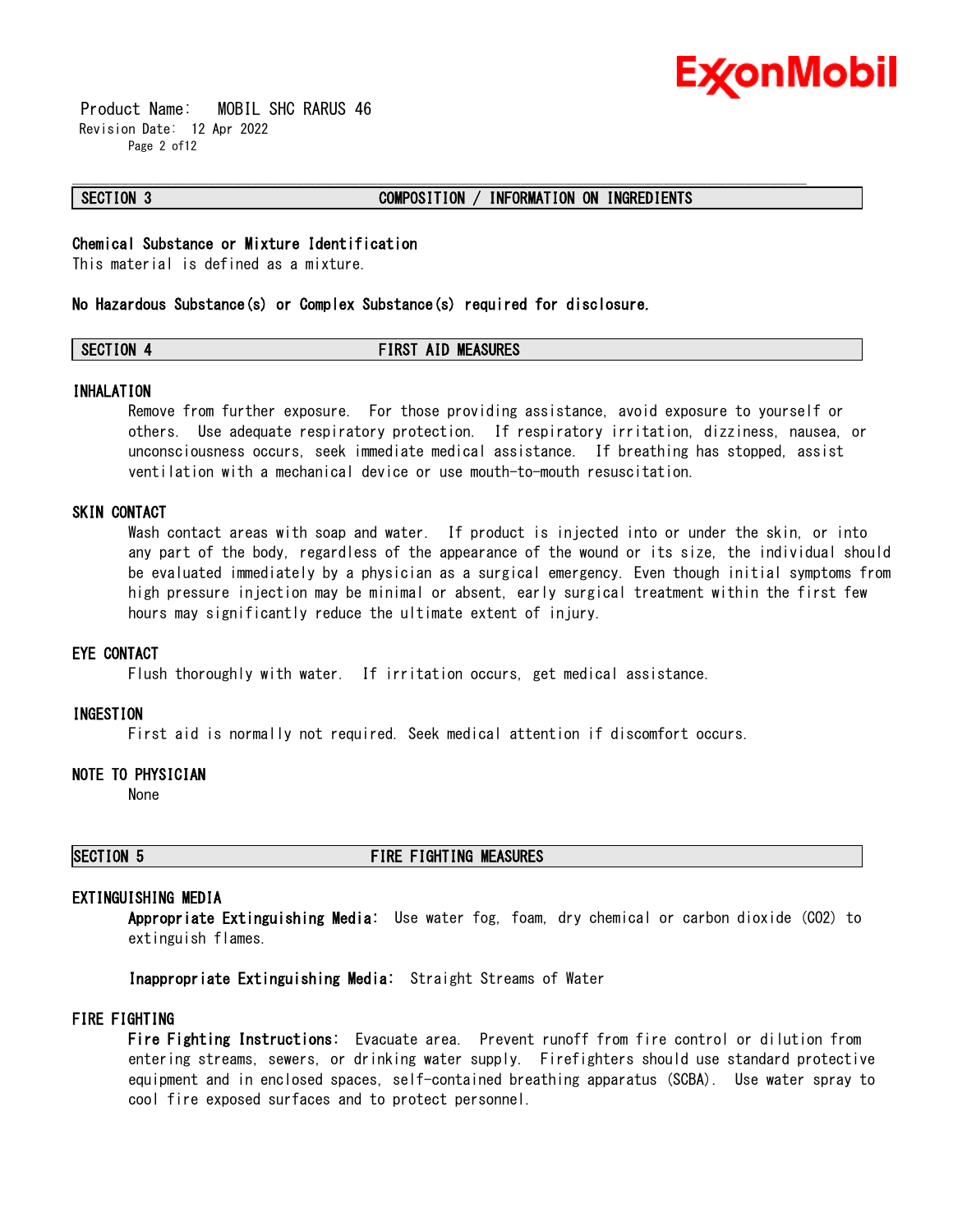

 Product Name: MOBIL SHC RARUS 46 Revision Date: 12 Apr 2022 Page 3 of12

> **Hazardous Combustion Products:** Aldehydes, Incomplete combustion products, Oxides of carbon, Smoke, Fume, Sulfur oxides

\_\_\_\_\_\_\_\_\_\_\_\_\_\_\_\_\_\_\_\_\_\_\_\_\_\_\_\_\_\_\_\_\_\_\_\_\_\_\_\_\_\_\_\_\_\_\_\_\_\_\_\_\_\_\_\_\_\_\_\_\_\_\_\_\_\_\_\_\_\_\_\_\_\_\_\_\_\_\_\_\_\_\_\_\_\_\_\_\_\_\_\_\_\_\_\_\_\_\_\_\_\_\_\_\_\_\_\_\_\_\_\_\_\_\_\_\_\_

## **FLAMMABILITY PROPERTIES**

**Flash Point [Method]:** 210°C (410°F) [ ASTM D-92] **Flammable Limits (Approximate volume % in air):** LEL: 0.9 UEL: 7.0 **Autoignition Temperature:** 373°C (703°F) [ASTM E659]

**SECTION 6 ACCIDENTAL RELEASE MEASURES**

## **NOTIFICATION PROCEDURES**

In the event of a spill or accidental release, notify relevant authorities in accordance with all applicable regulations.

# **PERSONAL PRECAUTIONS**

Avoid contact with spilled material. See Section 5 for fire fighting information. See the Hazard Identification Section for Significant Hazards. See Section 4 for First Aid Advice. See Section 8 for advice on the minimum requirements for personal protective equipment. Additional protective measures may be necessary, depending on the specific circumstances and/or the expert judgment of the emergency responders.

## **SPILL MANAGEMENT**

**Land Spill:** Stop leak if you can do it without risk. Recover by pumping or with suitable absorbent.

**Water Spill:** Stop leak if you can do it without risk. Confine the spill immediately with booms. Warn other shipping. Remove from the surface by skimming or with suitable absorbents. Seek the advice of a specialist before using dispersants.

Water spill and land spill recommendations are based on the most likely spill scenario for this material; however, geographic conditions, wind, temperature, (and in the case of a water spill) wave and current direction and speed may greatly influence the appropriate action to be taken. For this reason, local experts should be consulted. Note: Local regulations may prescribe or limit action to be taken.

# **ENVIRONMENTAL PRECAUTIONS**

Large Spills: Dike far ahead of liquid spill for later recovery and disposal. Prevent entry into waterways, sewers, basements or confined areas.

### **SECTION 7 HANDLING AND STORAGE**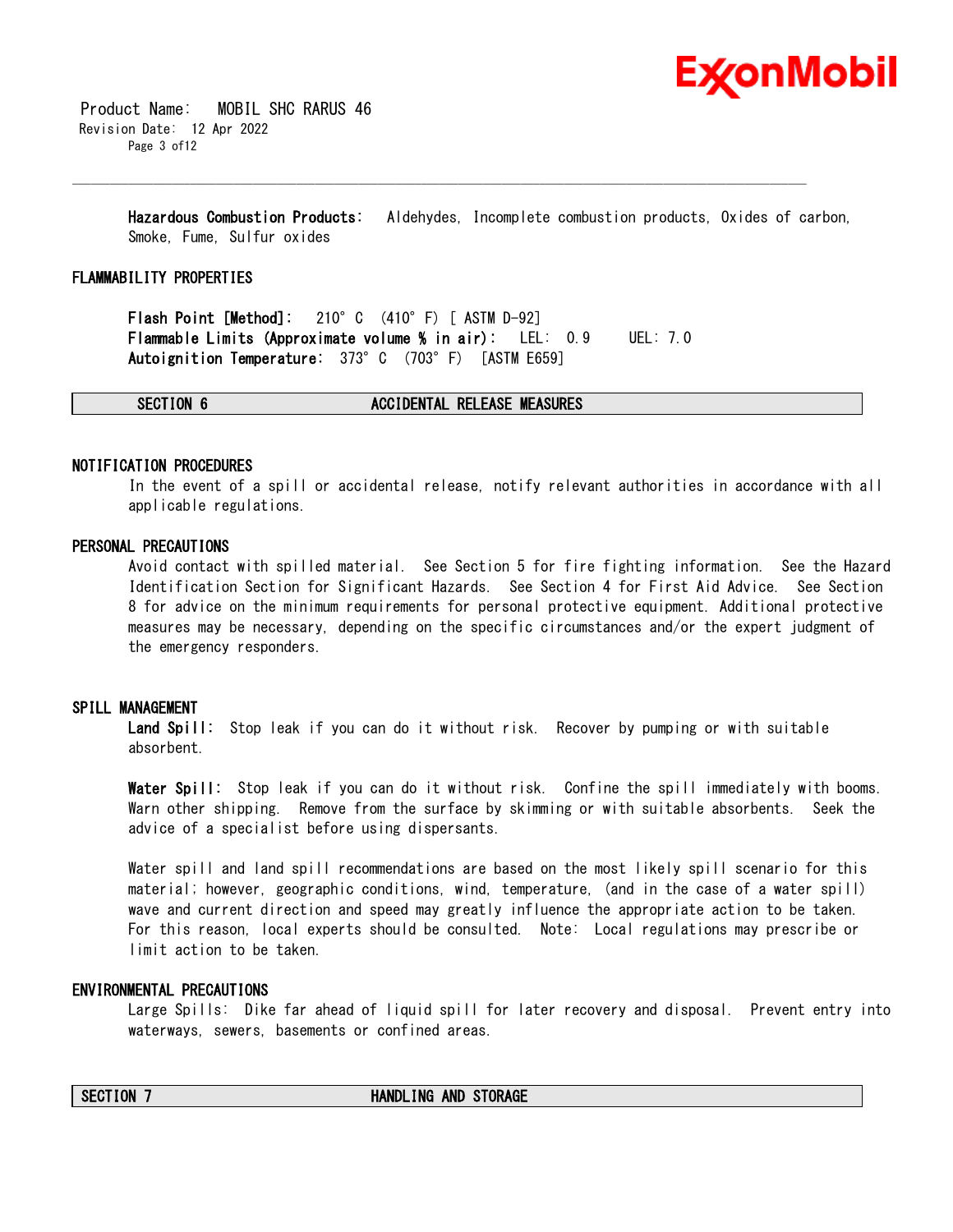

 Product Name: MOBIL SHC RARUS 46 Revision Date: 12 Apr 2022 Page 4 of12

## **HANDLING (Technical Measures; Safety Handling Precautions; Contact Avoidance)**

\_\_\_\_\_\_\_\_\_\_\_\_\_\_\_\_\_\_\_\_\_\_\_\_\_\_\_\_\_\_\_\_\_\_\_\_\_\_\_\_\_\_\_\_\_\_\_\_\_\_\_\_\_\_\_\_\_\_\_\_\_\_\_\_\_\_\_\_\_\_\_\_\_\_\_\_\_\_\_\_\_\_\_\_\_\_\_\_\_\_\_\_\_\_\_\_\_\_\_\_\_\_\_\_\_\_\_\_\_\_\_\_\_\_\_\_\_\_

This material is not intended for use in air compressors for breathing applications. Prevent small spills and leakage to avoid slip hazard. Material can accumulate static charges which may cause an electrical spark (ignition source). When the material is handled in bulk, an electrical spark could ignite any flammable vapors from liquids or residues that may be present (e.g., during switch-loading operations). Use proper bonding and/or ground procedures. However, bonding and grounds may not eliminate the hazard from static accumulation. Consult local applicable standards for guidance. Additional references include American Petroleum Institute 2003 (Protection Against Ignitions Arising out of Static, Lightning and Stray Currents) or National Fire Protection Agency 77 (Recommended Practice on Static Electricity) or CENELEC CLC/TR 50404 (Electrostatics - Code of practice for the avoidance of hazards due to static electricity).

**Static Accumulator:** This material is a static accumulator.

# **STORAGE (Safe Storage Conditions; Safe Containers and Packaging Materials)**

The type of container used to store the material may affect static accumulation and dissipation. Do not store in open or unlabelled containers.

# **SECTION 8 EXPOSURE CONTROLS / PERSONAL PROTECTION**

**Exposure limits/standards for materials that can be formed when handling this product:** When mists/aerosols can occur the following is recommended:  $5 \text{ mg/m}^3$  - ACGIH TLV (inhalable fraction).

# **Biological limits**

No biological limits allocated.

NOTE: Limits/standards shown for guidance only. Follow applicable regulations.

# **ENGINEERING CONTROLS**

The level of protection and types of controls necessary will vary depending upon potential exposure conditions. Control measures to consider:

No special requirements under ordinary conditions of use and with adequate ventilation.

# **PERSONAL PROTECTION**

Personal protective equipment selections vary based on potential exposure conditions such as applications, handling practices, concentration and ventilation. Information on the selection of protective equipment for use with this material, as provided below, is based upon intended, normal usage.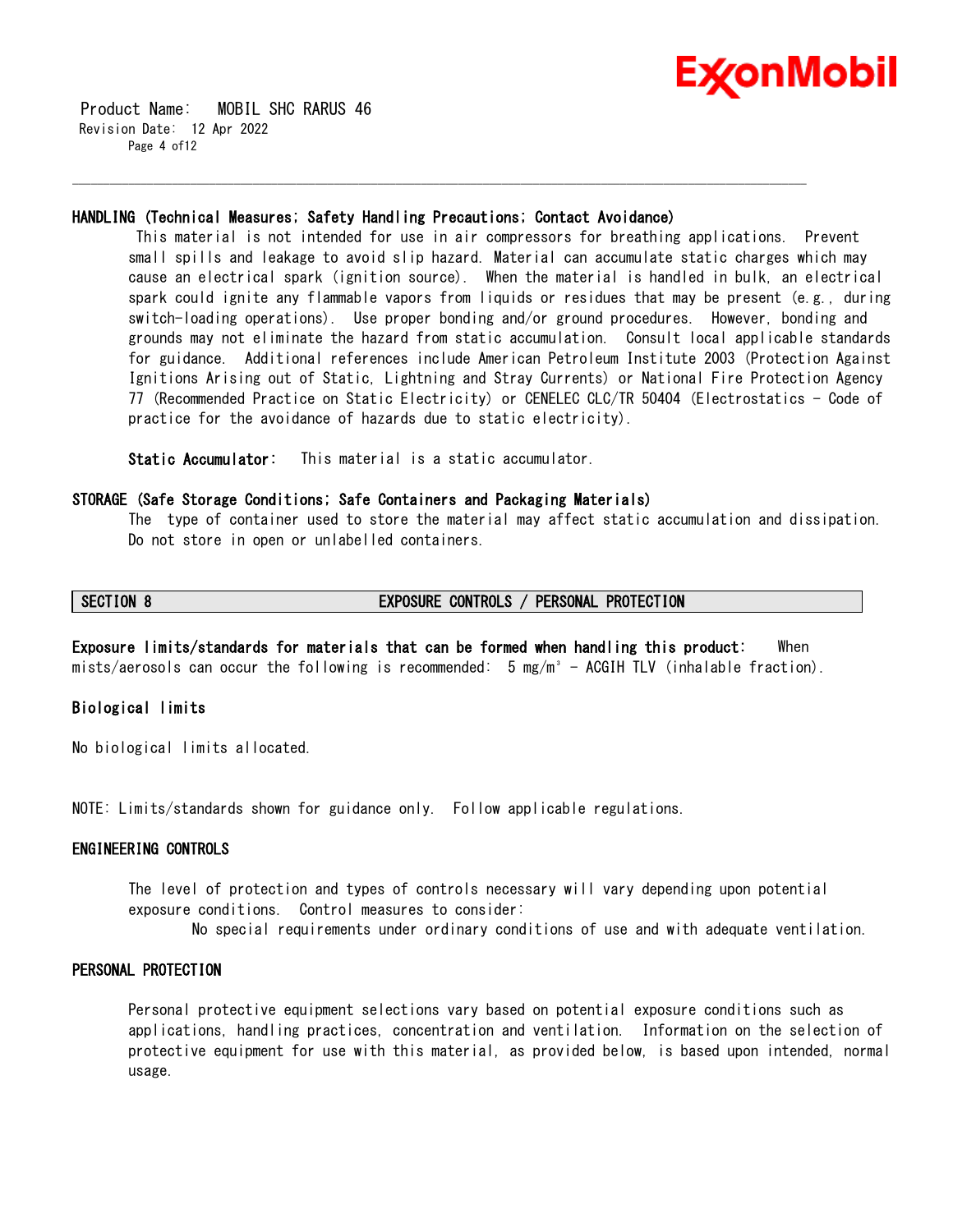

 Product Name: MOBIL SHC RARUS 46 Revision Date: 12 Apr 2022 Page 5 of12

> **Respiratory Protection:** If engineering controls do not maintain airborne contaminant concentrations at a level which is adequate to protect worker health, an approved respirator may be appropriate. Respirator selection, use, and maintenance must be in accordance with regulatory requirements, if applicable. Types of respirators to be considered for this material include: No special requirements under ordinary conditions of use and with adequate ventilation. **Particulate**

\_\_\_\_\_\_\_\_\_\_\_\_\_\_\_\_\_\_\_\_\_\_\_\_\_\_\_\_\_\_\_\_\_\_\_\_\_\_\_\_\_\_\_\_\_\_\_\_\_\_\_\_\_\_\_\_\_\_\_\_\_\_\_\_\_\_\_\_\_\_\_\_\_\_\_\_\_\_\_\_\_\_\_\_\_\_\_\_\_\_\_\_\_\_\_\_\_\_\_\_\_\_\_\_\_\_\_\_\_\_\_\_\_\_\_\_\_\_

For high airborne concentrations, use an approved supplied-air respirator, operated in positive pressure mode. Supplied air respirators with an escape bottle may be appropriate when oxygen levels are inadequate, gas/vapor warning properties are poor, or if air purifying filter capacity/rating may be exceeded.

**Hand Protection:** Any specific glove information provided is based on published literature and glove manufacturer data. Glove suitability and breakthrough time will differ depending on the specific use conditions. Contact the glove manufacturer for specific advice on glove selection and breakthrough times for your use conditions. Inspect and replace worn or damaged gloves. The types of gloves to be considered for this material include:

No protection is ordinarily required under normal conditions of use. Nitrile,Viton

**Eye Protection:** If contact is likely, safety glasses with side shields are recommended.

**Skin and Body Protection:** Any specific clothing information provided is based on published literature or manufacturer data. The types of clothing to be considered for this material include:

No skin protection is ordinarily required under normal conditions of use. In accordance with good industrial hygiene practices, precautions should be taken to avoid skin contact.

**Specific Hygiene Measures:** Always observe good personal hygiene measures, such as washing after handling the material and before eating, drinking, and/or smoking. Routinely wash work clothing and protective equipment to remove contaminants. Discard contaminated clothing and footwear that cannot be cleaned. Practice good housekeeping.

## **ENVIRONMENTAL CONTROLS**

Comply with applicable environmental regulations limiting discharge to air, water and soil. Protect the environment by applying appropriate control measures to prevent or limit emissions.

### **SECTION 9 PHYSICAL AND CHEMICAL PROPERTIES**

**Note: Physical and chemical properties are provided for safety, health and environmental considerations only and may not fully represent product specifications. Contact the Supplier for additional information.**

**BASIC PHYSICAL AND CHEMICAL PROPERTIES**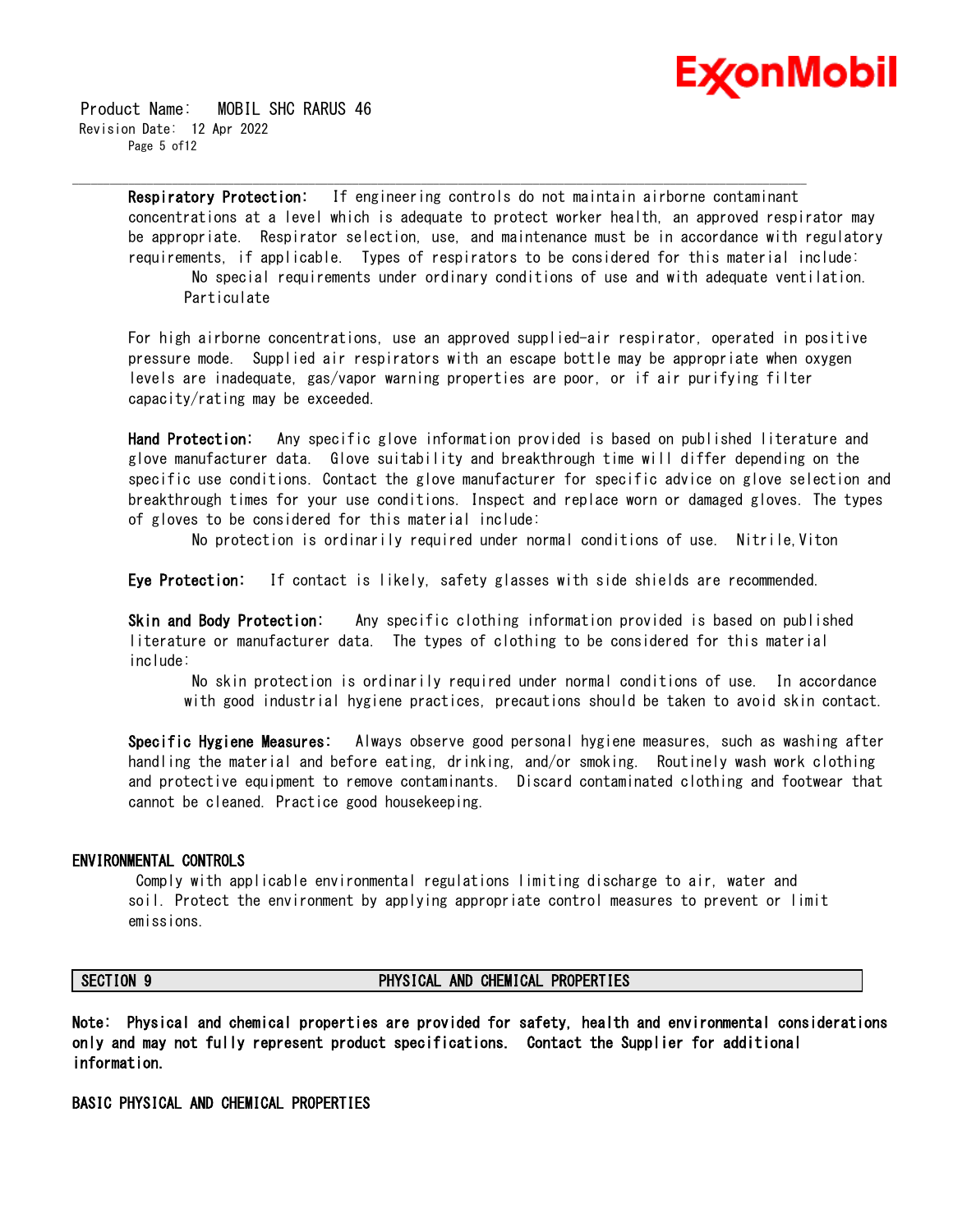# ExconMobil

 Product Name: MOBIL SHC RARUS 46 Revision Date: 12 Apr 2022 Page 6 of12

> **Physical State:** Liquid **Color:** Amber **Odor:** Characteristic **Melting Point:** N/A **Freezing Point:** N/D **Initial Boiling Point / Range:** > 316°C (601°F) **Flammability:** Ignitable **Lower and Upper Explosion Limit/Flammability Limit:** LEL: 0.9 UEL: 7.0 **Flash Point [Method]:** 210°C (410°F) [ ASTM D-92] **Autoignition Temperature:** 373°C (703°F) [ASTM E659] **Decomposition Temperature:** N/D **pH:** N/A **Kinematic Viscosity:** 44.1 cSt (44.1 mm2/sec) at 40 °C [ASTM D 445] **Solubility in Water:** Negligible **Partition Coefficient: n-Octanol/water (log value):** > 3.5 **Vapor Pressure:** < 0.013 kPa (0.1 mm Hg) at 20 °C **Relative Density (at 15 °C):** 0.868 [ASTM D1298] **Relative Vapor Density (Air = 1):** > 2 at 101 kPa **Particle Characteristics: Median Size:** N/A **Size Range:** N/A

\_\_\_\_\_\_\_\_\_\_\_\_\_\_\_\_\_\_\_\_\_\_\_\_\_\_\_\_\_\_\_\_\_\_\_\_\_\_\_\_\_\_\_\_\_\_\_\_\_\_\_\_\_\_\_\_\_\_\_\_\_\_\_\_\_\_\_\_\_\_\_\_\_\_\_\_\_\_\_\_\_\_\_\_\_\_\_\_\_\_\_\_\_\_\_\_\_\_\_\_\_\_\_\_\_\_\_\_\_\_\_\_\_\_\_\_\_\_

# **OTHER INFORMATION**

**Pour Point:** -33°C (-27°F) [ASTM D5950] **Evaporation Rate (n-butyl acetate = 1):** N/D **Oxidizing Properties:** See Hazards Identification Section.

# **SECTION 10 STABILITY AND REACTIVITY**

**REACTIVITY:** See sub-sections below.

**STABILITY:** Material is stable under normal conditions.

**CONDITIONS TO AVOID:** Excessive heat. High energy sources of ignition.

**MATERIALS TO AVOID:** Strong oxidizers

**HAZARDOUS DECOMPOSITION PRODUCTS:** Material does not decompose at ambient temperatures.

**POSSIBILITY OF HAZARDOUS REACTIONS:** Hazardous polymerization will not occur.

**SECTION 11 TOXICOLOGICAL INFORMATION**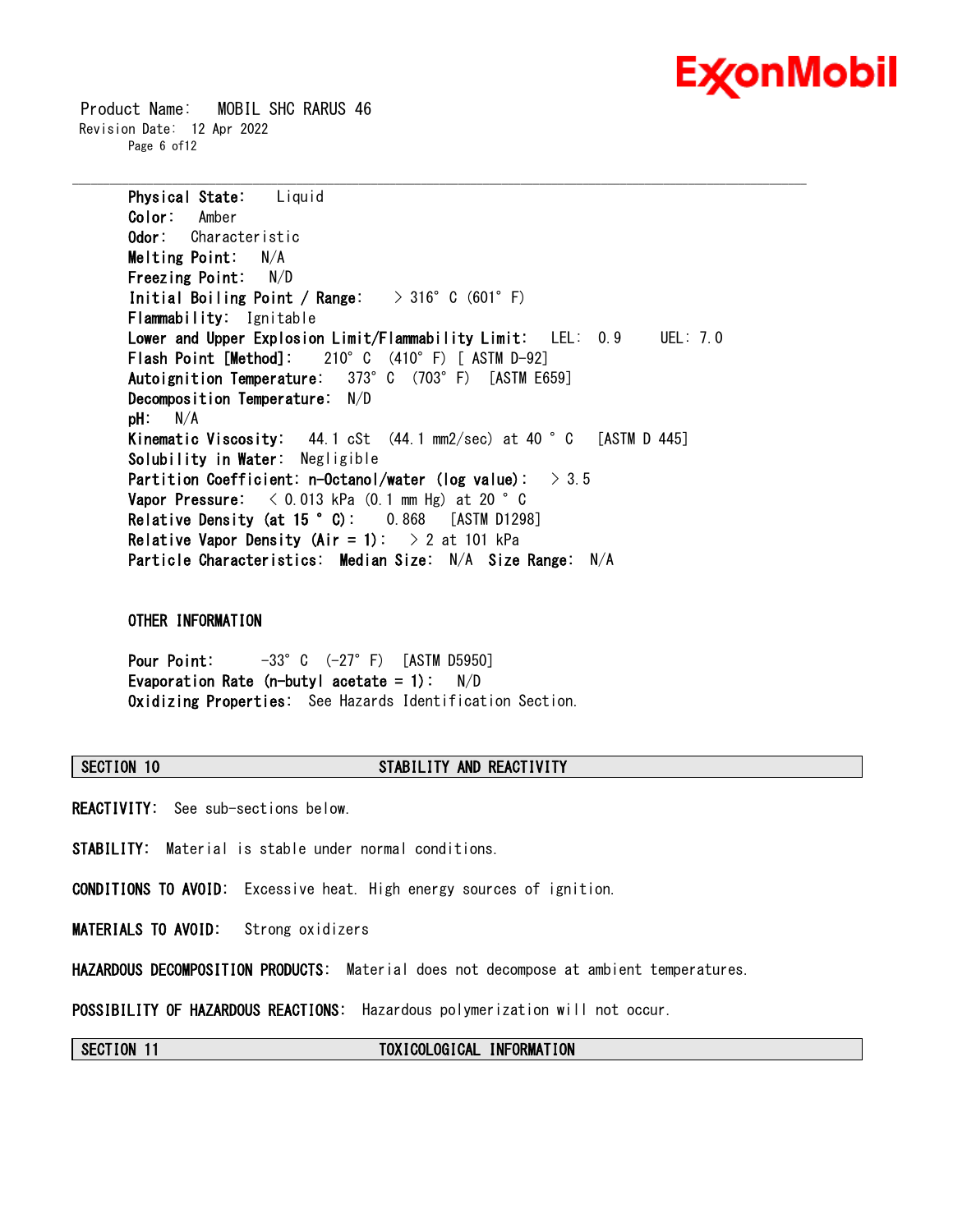

 Product Name: MOBIL SHC RARUS 46 Revision Date: 12 Apr 2022 Page 7 of12

# **INFORMATION ON TOXICOLOGICAL EFFECTS**

| <b>Hazard Class</b>                     | Conclusion / Remarks                                        |  |  |
|-----------------------------------------|-------------------------------------------------------------|--|--|
| lInhalation                             |                                                             |  |  |
| Acute Toxicity: No end point data for   | Minimally Toxic. Based on assessment of the components.     |  |  |
| material.                               |                                                             |  |  |
| Irritation: No end point data for       | Negligible hazard at ambient/normal handling temperatures.  |  |  |
| lmaterial.                              |                                                             |  |  |
| Ingestion                               |                                                             |  |  |
| Acute Toxicity: No end point data for   | Minimally Toxic. Based on assessment of the components.     |  |  |
| material.                               |                                                             |  |  |
| Skin                                    |                                                             |  |  |
| Acute Toxicity: No end point data for   | Minimally Toxic. Based on assessment of the components.     |  |  |
| material.                               |                                                             |  |  |
| Skin Corrosion/Irritation: No end point | Negligible irritation to skin at ambient temperatures.      |  |  |
| data for material.                      | Based on assessment of the components.                      |  |  |
| Eye                                     |                                                             |  |  |
| Serious Eye Damage/Irritation: No end   | May cause mild, short-lasting discomfort to eyes. Based on  |  |  |
| point data for material.                | assessment of the components.                               |  |  |
| Sensitization                           |                                                             |  |  |
| Respiratory Sensitization: No end point | Not expected to be a respiratory sensitizer.                |  |  |
| data for material.                      |                                                             |  |  |
| Skin Sensitization: No end point data   | Not expected to be a skin sensitizer. Based on assessment   |  |  |
| for material.                           | of the components.                                          |  |  |
| Aspiration: Data available.             | Not expected to be an aspiration hazard. Based on physico-  |  |  |
|                                         | chemical properties of the material.                        |  |  |
| Germ Cell Mutagenicity: No end point    | Not expected to be a germ cell mutagen. Based on assessment |  |  |
| data for material.                      | of the components.                                          |  |  |
| Carcinogenicity: No end point data for  | Not expected to cause cancer. Based on assessment of the    |  |  |
| material.                               | components.                                                 |  |  |
| Reproductive Toxicity: No end point     | Not expected to be a reproductive toxicant. Based on        |  |  |
| data for material.                      | assessment of the components.                               |  |  |
| Lactation: No end point data for        | Not expected to cause harm to breast-fed children.          |  |  |
| material.                               |                                                             |  |  |
| Specific Target Organ Toxicity (STOT)   |                                                             |  |  |
| Single Exposure: No end point data for  | Not expected to cause organ damage from a single exposure.  |  |  |
| material.                               |                                                             |  |  |
| Repeated Exposure: No end point data    | Not expected to cause organ damage from prolonged or        |  |  |
| for material.                           | repeated exposure. Based on assessment of the components.   |  |  |

\_\_\_\_\_\_\_\_\_\_\_\_\_\_\_\_\_\_\_\_\_\_\_\_\_\_\_\_\_\_\_\_\_\_\_\_\_\_\_\_\_\_\_\_\_\_\_\_\_\_\_\_\_\_\_\_\_\_\_\_\_\_\_\_\_\_\_\_\_\_\_\_\_\_\_\_\_\_\_\_\_\_\_\_\_\_\_\_\_\_\_\_\_\_\_\_\_\_\_\_\_\_\_\_\_\_\_\_\_\_\_\_\_\_\_\_\_\_

# **OTHER INFORMATION**

## **Contains:**

Synthetic base oils: Not expected to cause significant health effects under conditions of normal use, based on laboratory studies with the same or similar materials. Not mutagenic or genotoxic. Not sensitizing in test animals and humans.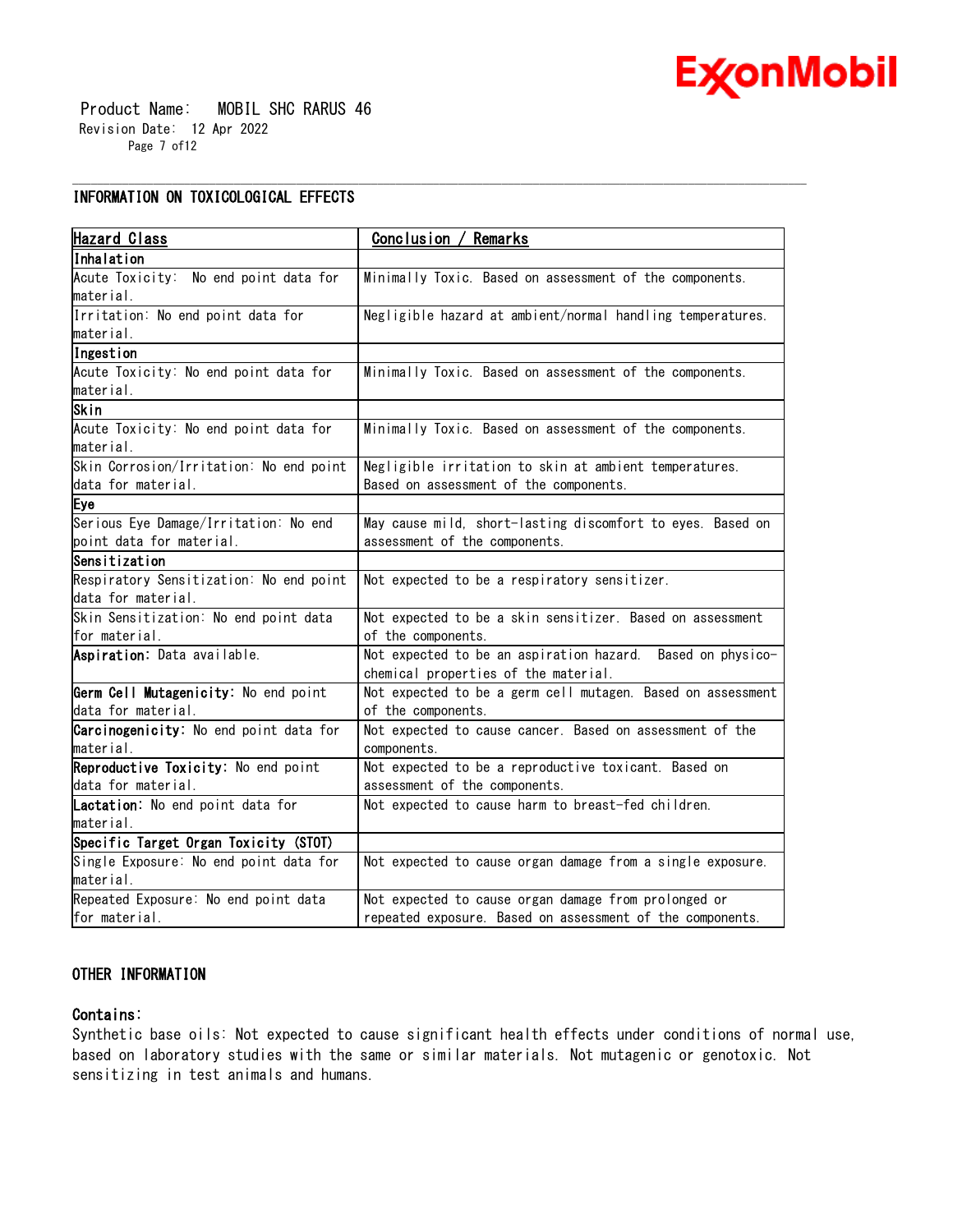

 Product Name: MOBIL SHC RARUS 46 Revision Date: 12 Apr 2022 Page 8 of12

See Section 16 for a description of sources for reference data.

# **IARC Classification:**

**The following ingredients are cited on the lists below:** None.

--REGULATORY LISTS SEARCHED--  $1 = IARC$  1  $2 = IARC$  2A  $3 = IARC$  2B

### **SECTION 12 ECOLOGICAL INFORMATION**

The information given is based on data for the material, components of the material, or for similar materials, through the application of bridging principals.

\_\_\_\_\_\_\_\_\_\_\_\_\_\_\_\_\_\_\_\_\_\_\_\_\_\_\_\_\_\_\_\_\_\_\_\_\_\_\_\_\_\_\_\_\_\_\_\_\_\_\_\_\_\_\_\_\_\_\_\_\_\_\_\_\_\_\_\_\_\_\_\_\_\_\_\_\_\_\_\_\_\_\_\_\_\_\_\_\_\_\_\_\_\_\_\_\_\_\_\_\_\_\_\_\_\_\_\_\_\_\_\_\_\_\_\_\_\_

## **ECOTOXICITY**

Material -- Not expected to be harmful to aquatic organisms.

# **MOBILITY**

 Base oil component -- Low solubility and floats and is expected to migrate from water to the land. Expected to partition to sediment and wastewater solids.

**PERSISTENCE AND DEGRADABILITY** Not determined.

# **BIOACCUMULATIVE POTENTIAL** Not determined.

# **Hazard to the Ozone Layer**

Not Applicable

See Section 16 for a description of sources for reference data.

**SECTION 13 DISPOSAL CONSIDERATIONS**

# **Information on Safe and Environmentally Desirable Disposal or Recycling of Chemicals, Contaminated Containers and Packaging**

# **DISPOSAL METHODS**

Disposal recommendations based on material as supplied. Disposal must be in accordance with current applicable laws and regulations, and material characteristics at time of disposal.

## **DISPOSAL RECOMMENDATIONS**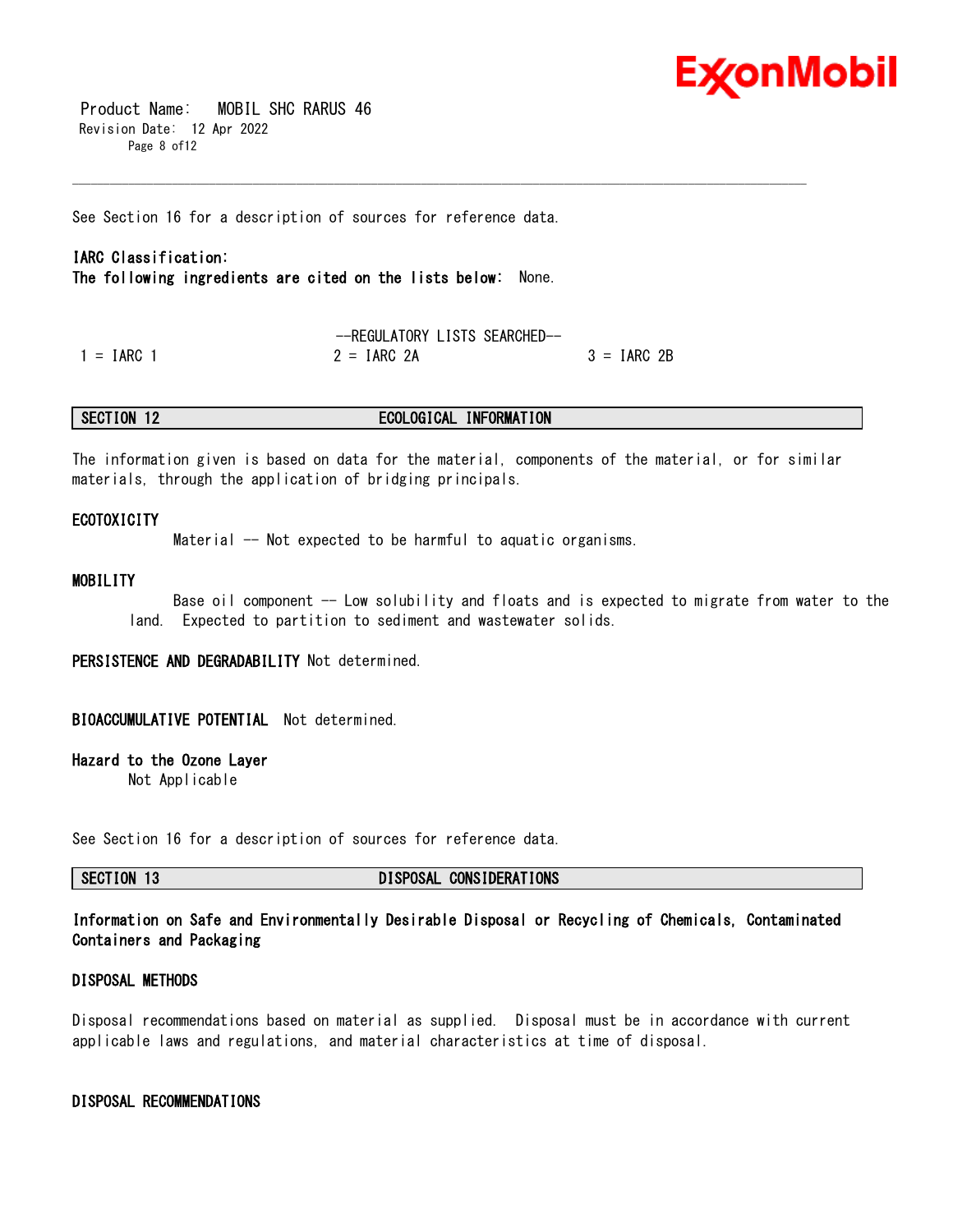

 Product Name: MOBIL SHC RARUS 46 Revision Date: 12 Apr 2022 Page 9 of12

> Product is suitable for burning in an enclosed controlled burner for fuel value or disposal by supervised incineration at very high temperatures to prevent formation of undesirable combustion products. Protect the environment. Dispose of used oil at designated sites. Minimize skin contact. Do not mix used oils with solvents, brake fluids or coolants.

**Empty Container Warning** Empty Container Warning (where applicable): Empty containers may contain residue and can be dangerous. Do not attempt to refill or clean containers without proper instructions. Empty drums should be completely drained and safely stored until appropriately reconditioned or disposed. Empty containers should be taken for recycling, recovery, or disposal through suitably qualified or licensed contractor and in accordance with governmental regulations. DO NOT PRESSURISE, CUT, WELD, BRAZE, SOLDER, DRILL, GRIND, OR EXPOSE SUCH CONTAINERS TO HEAT, FLAME, SPARKS, STATIC ELECTRICITY, OR OTHER SOURCES OF IGNITION. THEY MAY EXPLODE AND CAUSE INJURY OR DEATH.

## **SECTION 14 TRANSPORT INFORMATION**

\_\_\_\_\_\_\_\_\_\_\_\_\_\_\_\_\_\_\_\_\_\_\_\_\_\_\_\_\_\_\_\_\_\_\_\_\_\_\_\_\_\_\_\_\_\_\_\_\_\_\_\_\_\_\_\_\_\_\_\_\_\_\_\_\_\_\_\_\_\_\_\_\_\_\_\_\_\_\_\_\_\_\_\_\_\_\_\_\_\_\_\_\_\_\_\_\_\_\_\_\_\_\_\_\_\_\_\_\_\_\_\_\_\_\_\_\_\_

**LAND - Precautionary Transportation Measures & Conditions:** Do not co-load together with dangerous substances categorized in Fire Cat. 1 and/or 6, and/or High Pressure Gases.

- NOTE: Comply with applicable laws and regulations.
- **SEA (IMDG):** Not Regulated for Sea Transport according to IMDG-Code

**Marine Pollutant:** No

**AIR (IATA):** Not Regulated for Air Transport

# **SECTION 15 REGULATORY INFORMATION**

This material is not considered hazardous according to the Classification of Chemicals based on Globally Harmonized System of Classification and Labelling of Chemicals (GHS) (JIS Z 7252–2019).

# **REGULATORY STATUS AND APPLICABLE LAWS AND REGULATIONS**

**Listed or exempt from listing/notification on the following chemical inventories :** AIIC, DSL, IECSC, ISHL, KECI, TCSI, TSCA **Special Cases:**

| Inventory | Status             |
|-----------|--------------------|
| PICCS     | Restrictions Apply |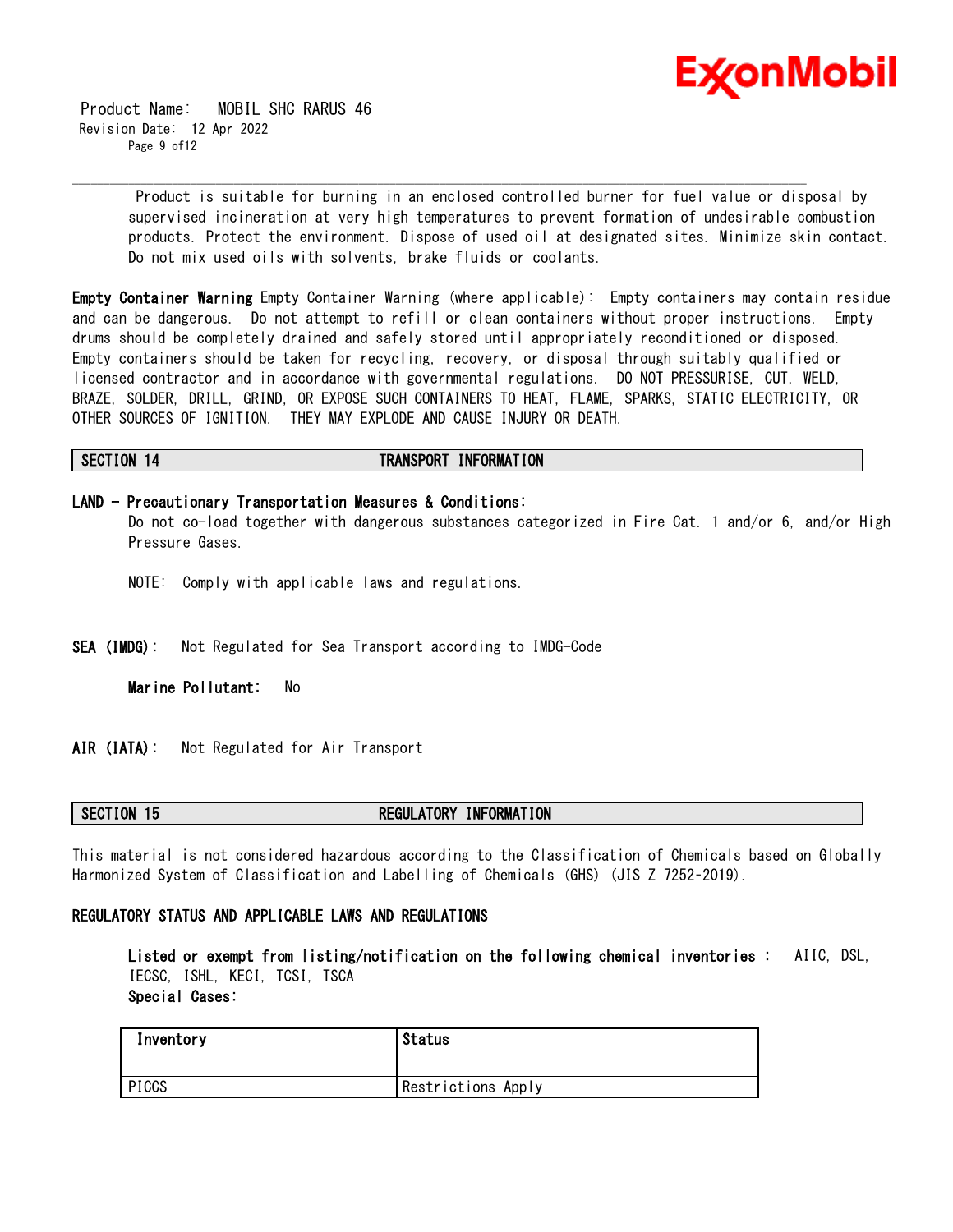

 Product Name: MOBIL SHC RARUS 46 Revision Date: 12 Apr 2022 Page 10 of12

# **National Laws and Regulations:**

# **Chemical Substances Control Law substances:**

| <b>Chemical Name</b>     | Referenced List     | <b>ENCS Number</b>              |
|--------------------------|---------------------|---------------------------------|
| 1, 3, 5-TRIMETHYLBENZENE | Priority Assessment | $3 - 7, 3 - 3427$               |
| <b>CUMENE</b>            | Priority Assessment | $3 - 22$                        |
| ETHYL BENZENE            | Priority Assessment | $3 - 28, 3 - 60$                |
| ETHYL BENZENE            | Priority Assessment | $3-28, 3-60$                    |
| <b>NAPHTHALENE</b>       | Priority Assessment | $4 - 311$                       |
| PSEUDOCUMENE (1, 2, 4-   | Priority Assessment | 3-7, 3-3427                     |
| TRIMETHYLBENZENE)        |                     |                                 |
| PSEUDOCUMENE (1, 2, 4-   | Priority Assessment | 3-7, 3-3427                     |
| TRIMETHYLBENZENE)        |                     |                                 |
| <b>TOLUENE</b>           | Priority Assessment | 3-2, 3-60                       |
| TRICRESYL PHOSPHATE      | Priority Assessment | $3 - 2522$ , $3 - 2613$ , $3 -$ |
|                          |                     | 3363                            |
| <b>XYLENES</b>           | Priority Assessment | 3-3, 3-60                       |
| <b>XYLENES</b>           | Priority Assessment | 3-3, 3-60                       |

\_\_\_\_\_\_\_\_\_\_\_\_\_\_\_\_\_\_\_\_\_\_\_\_\_\_\_\_\_\_\_\_\_\_\_\_\_\_\_\_\_\_\_\_\_\_\_\_\_\_\_\_\_\_\_\_\_\_\_\_\_\_\_\_\_\_\_\_\_\_\_\_\_\_\_\_\_\_\_\_\_\_\_\_\_\_\_\_\_\_\_\_\_\_\_\_\_\_\_\_\_\_\_\_\_\_\_\_\_\_\_\_\_\_\_\_\_\_

Fire Service Law: Category 4, Flammable Liquids, Class III (#4 Petroleum) ISHL: Notified Substances Maritime Pollution Prevention Law: Regulated Mariners Labour Safety and Health Regulation: Regulated Poisonous and Deleterious Substances Control Law (PDSCL): Not Regulated Pollutant Release and Transfer Register (PRTR): Not Regulated Sewage Water Law: Mineral oil (5mg/l max.) Waste Treatment Law : Controlled Industrial Waste Water Pollution Control Law: Effluent Regulation (5mg/l max.)

# **JAPANESE COMPOSITION INFORMATION**

**Industrial Safety and Health Law: Article 57, Chemical substances to be labelled:** None.

# **Industrial Safety and Health Law: Article 57-2, Chemical substances to be notified:**

| <b>Name</b>                        | - -<br>70 L P<br>Number<br><b>Inance</b><br>. .<br>O.<br><br>.<br>. . | <b>Concentration</b>                                    |
|------------------------------------|-----------------------------------------------------------------------|---------------------------------------------------------|
| <b>ROSENE</b><br><b>I/F</b><br>.nr | 380                                                                   | σh t<br>‰we<br>$\overline{\phantom{0}}$<br>ם צוונ<br>v. |

# **ISHL Enforcement Order, Table 3-1, Manufacturing Permit Chemical Substances:** None.

**PRTR Class 1 Designated Chemical Substances:** None.

**PRTR Class 2 Designated Chemical Substances:** None.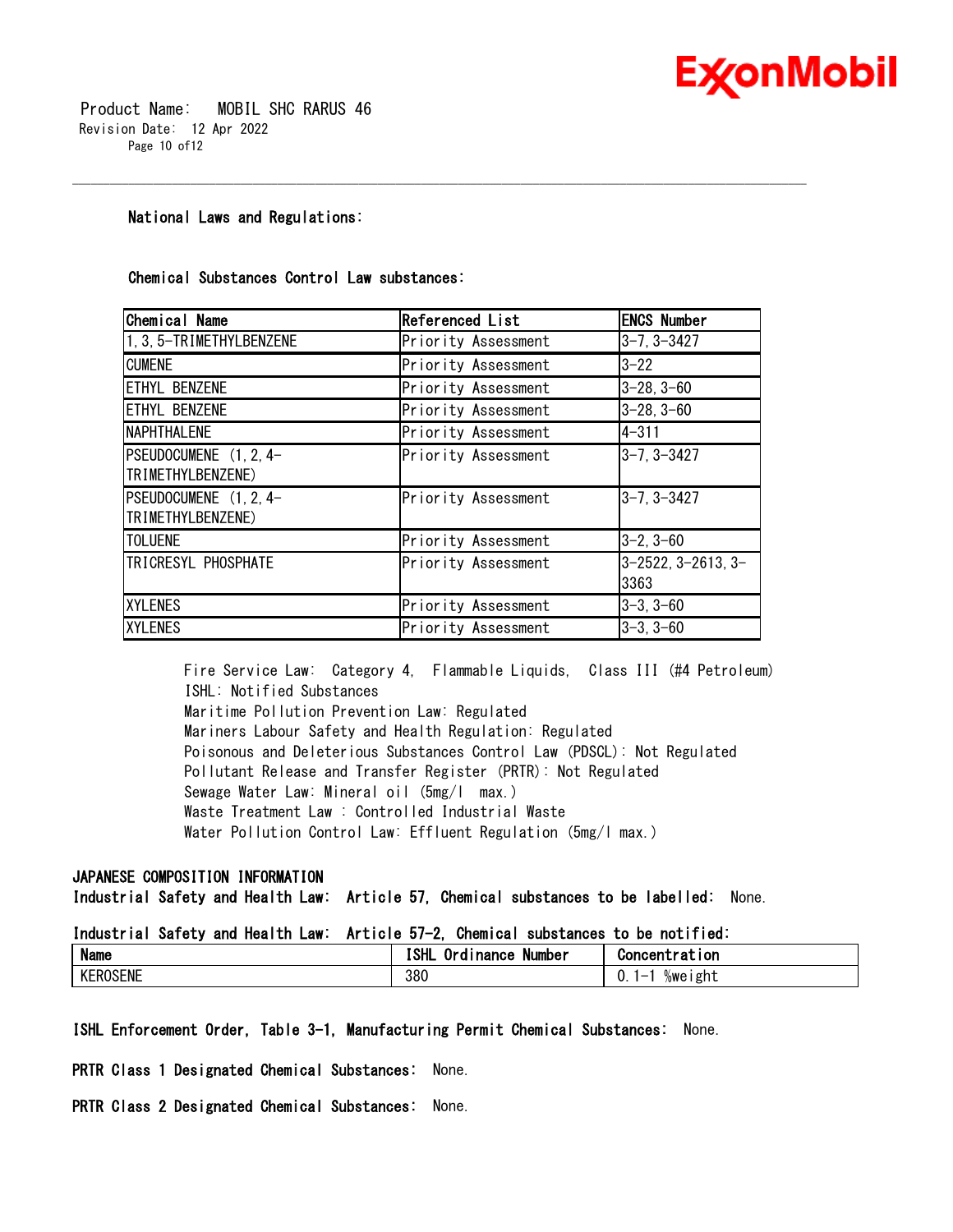

 Product Name: MOBIL SHC RARUS 46 Revision Date: 12 Apr 2022 Page 11 of12

### **PDSCL Chemical Substances:** None.

# **SECTION 16 OTHER INFORMATION**

\_\_\_\_\_\_\_\_\_\_\_\_\_\_\_\_\_\_\_\_\_\_\_\_\_\_\_\_\_\_\_\_\_\_\_\_\_\_\_\_\_\_\_\_\_\_\_\_\_\_\_\_\_\_\_\_\_\_\_\_\_\_\_\_\_\_\_\_\_\_\_\_\_\_\_\_\_\_\_\_\_\_\_\_\_\_\_\_\_\_\_\_\_\_\_\_\_\_\_\_\_\_\_\_\_\_\_\_\_\_\_\_\_\_\_\_\_\_

**SOURCE OF REFERENCE MATERIAL:** Sources of information used in preparing this SDS included one or more of the following: results from in house or supplier toxicology studies, CONCAWE Product Dossiers, publications from other trade associations, such as the EU Hydrocarbon Solvents REACH Consortium, U.S. HPV Program Robust Summaries, the EU IUCLID Data Base, U.S. NTP publications, and other sources, as appropriate.

# **N/D = Not determined, N/A = Not applicable**

THIS SAFETY DATA SHEET CONTAINS THE FOLLOWING REVISIONS: Section 01: Company Mailing Address information was deleted. Section 01: Company Mailing Address information was modified. Section 09: Decomposition Temp C(F) information was added. Section 09: Decomposition Temp C(F) information was deleted. Section 09: Flammability (Solid, Gas) information was deleted. Section 09: Flammability information was added. Section 09: Flammable Limits - LEL information was added. Section 09: Flammable Limits - UEL information was added. Section 09: Particle Characteristics information was added. Section 09: Particle Range information was added. Section 09: Physical State information was deleted. Section 10: Reactivity information was added. Section 11: Aspiration Conclusion information was added. Section 11: Aspiration Test Data information was added. Section 11: Carcinogen Conclusion information was added. Section 11: Carcinogen Test Comment information was added. Section 11: Carcinogen Test Data information was added. Section 11: Dermal Irritation Test Data information was added. Section 11: Dermal Irritation Test Data information was deleted. Section 11: Dermal Lethality Test Data information was added. Section 11: Dermal Lethality Test Data information was deleted. Section 11: Eye Irritation Test Data information was added. Section 11: Eye Irritation Test Data information was deleted. Section 11: Inhalation Lethality Test Data information was added. Section 11: Inhalation Lethality Test Data information was deleted. Section 11: Lactation Conclusion information was added. Section 11: Lactation Test Data information was added. Section 11: Mutagen Conclusion information was added. Section 11: Mutagen Test Comment information was added. Section 11: Mutagen Test Data information was added.